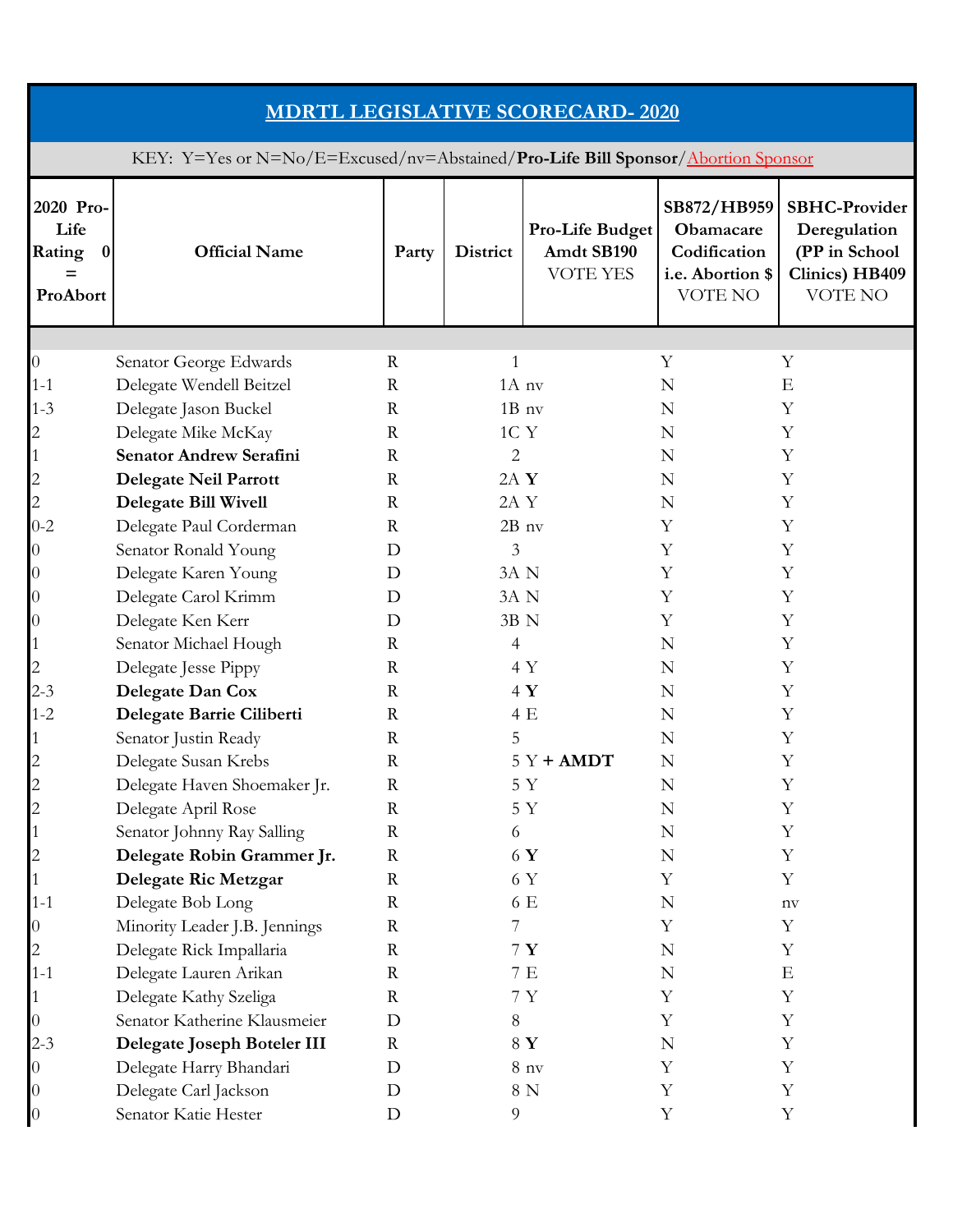| <b>MDRTL LEGISLATIVE SCORECARD-2020</b>                                          |                               |             |                 |                                                  |                                                                         |                                                                                    |  |  |
|----------------------------------------------------------------------------------|-------------------------------|-------------|-----------------|--------------------------------------------------|-------------------------------------------------------------------------|------------------------------------------------------------------------------------|--|--|
| KEY: Y=Yes or N=No/E=Excused/nv=Abstained/Pro-Life Bill Sponsor/Abortion Sponsor |                               |             |                 |                                                  |                                                                         |                                                                                    |  |  |
| 2020 Pro-<br>Life<br>Rating<br>$\bf{0}$<br>$=$<br>ProAbort                       | <b>Official Name</b>          | Party       | <b>District</b> | Pro-Life Budget<br>Amdt SB190<br><b>VOTE YES</b> | SB872/HB959<br>Obamacare<br>Codification<br>i.e. Abortion \$<br>VOTE NO | <b>SBHC-Provider</b><br>Deregulation<br>(PP in School<br>Clinics) HB409<br>VOTE NO |  |  |
|                                                                                  |                               |             |                 |                                                  |                                                                         |                                                                                    |  |  |
| 2                                                                                | Delegate Warren Miller        | $\mathbf R$ | 9A Y            |                                                  | N                                                                       | Y                                                                                  |  |  |
| $1 - 2$                                                                          | Delegate Trent Kittleman      | $\mathbf R$ | 9A E            |                                                  | N                                                                       | $\mathbf E$                                                                        |  |  |
| 0                                                                                | Delegate Courtney Watson      | D           | 9B N            |                                                  | Υ                                                                       | Y                                                                                  |  |  |
| 0                                                                                | Speaker Adrienne Jones        | D           | 10 N            |                                                  | Υ                                                                       | Y                                                                                  |  |  |
| $\rm 0$                                                                          | Senator Delores Kelley        | D           | 10              |                                                  | Y                                                                       | Y                                                                                  |  |  |
| 0                                                                                | Delegate Jay Jalisi           | D           | 10 N            |                                                  | Y                                                                       | Y                                                                                  |  |  |
| 0                                                                                | Delegate Benjamin Brooks Sr.  | D           | 10 N            |                                                  | Y                                                                       | Y                                                                                  |  |  |
| 0                                                                                | Senator Shelly Hettleman      | D           | 11              |                                                  | Υ                                                                       | Y                                                                                  |  |  |
| 0                                                                                | Delegate Lisa Belcastro       | D           | 11 N            |                                                  | Y                                                                       | Y                                                                                  |  |  |
| 0                                                                                | Delegate Jon Cardin           | D           | 11 N            |                                                  | Y                                                                       | Y                                                                                  |  |  |
| 0                                                                                | Delegate Dana Stein           | D           | 11 N            |                                                  | Y                                                                       | Y                                                                                  |  |  |
| 0                                                                                | Senator Clarence Lam          | D           | 12              |                                                  | Y                                                                       | Y                                                                                  |  |  |
| 0                                                                                | Delegate Terri Hill M.D.      | D           | 12 N            |                                                  | Y                                                                       | Y                                                                                  |  |  |
| 0                                                                                | Delegate Jessica Feldmark     | D           | 12 N            |                                                  | Y                                                                       | Y                                                                                  |  |  |
| $\rm 0$                                                                          | Delegate Eric Ebersole        | D           | 12 N            |                                                  | Y                                                                       | Y                                                                                  |  |  |
| 0                                                                                | Senator Guy Guzzone           | D           | 13              |                                                  | Y                                                                       | Y                                                                                  |  |  |
| 0                                                                                | Delegate Vanessa Atterbeary   | D           | 13 N            |                                                  | Y                                                                       | $\mathbf Y$                                                                        |  |  |
| 0                                                                                | Delegate Shane Pendergrass    | D           | 13 N            |                                                  | Υ                                                                       | Υ                                                                                  |  |  |
| 0                                                                                | Delegate Jennifer Terrasa     | D           | 13 N            |                                                  | Y                                                                       | Y                                                                                  |  |  |
| $\boldsymbol{0}$                                                                 | Senator Craig Zucker          | D           | 14              |                                                  | Y                                                                       | Y                                                                                  |  |  |
| 0                                                                                | Majority Leader Eric Luedtke  | D           | 14 N            |                                                  | Y                                                                       | Y                                                                                  |  |  |
| $\overline{0}$                                                                   | Delegate Pam Queen            | D           | 14 N            |                                                  | Y                                                                       | Y                                                                                  |  |  |
| 0                                                                                | Delegate Anne Kaiser          | D           | 14 N            |                                                  | Υ                                                                       | Y                                                                                  |  |  |
| $\boldsymbol{0}$                                                                 | Senator Brian Feldman         | D           | 15              |                                                  | Y                                                                       | Y                                                                                  |  |  |
| $\rm 0$                                                                          | Delegate Lily Qi              | D           | 15 N            |                                                  | Y                                                                       | Y                                                                                  |  |  |
| 0                                                                                | Delegate Kathleen Dumais      | D           | 15 N            |                                                  | Y                                                                       | Y                                                                                  |  |  |
| $\overline{0}$                                                                   | Delegate David Fraser-Hidalgo | D           | 15 N            |                                                  | Y                                                                       | $\mathbf Y$                                                                        |  |  |
| $\rm 0$                                                                          | Senator Susan Lee             | D           | 16              |                                                  | Y                                                                       | Y                                                                                  |  |  |
| 0                                                                                | Delegate Sara Love            | D           | 16 N            |                                                  | Y                                                                       | Y                                                                                  |  |  |
| $\rm 0$                                                                          | Delegate Marc Korman          | D           | 16 N            |                                                  | Y                                                                       | Y                                                                                  |  |  |
| 0                                                                                | Delegate Ariana Kelly         | D           | 16 N            |                                                  | Y                                                                       | Y                                                                                  |  |  |
| $\rm 0$                                                                          | Senator Cheryl Kagan          | D           | 17              |                                                  | Y                                                                       | $\mathbf Y$                                                                        |  |  |
| 0                                                                                | Delegate Kumar Barve          | D           | 17 N            |                                                  | Y                                                                       | Y                                                                                  |  |  |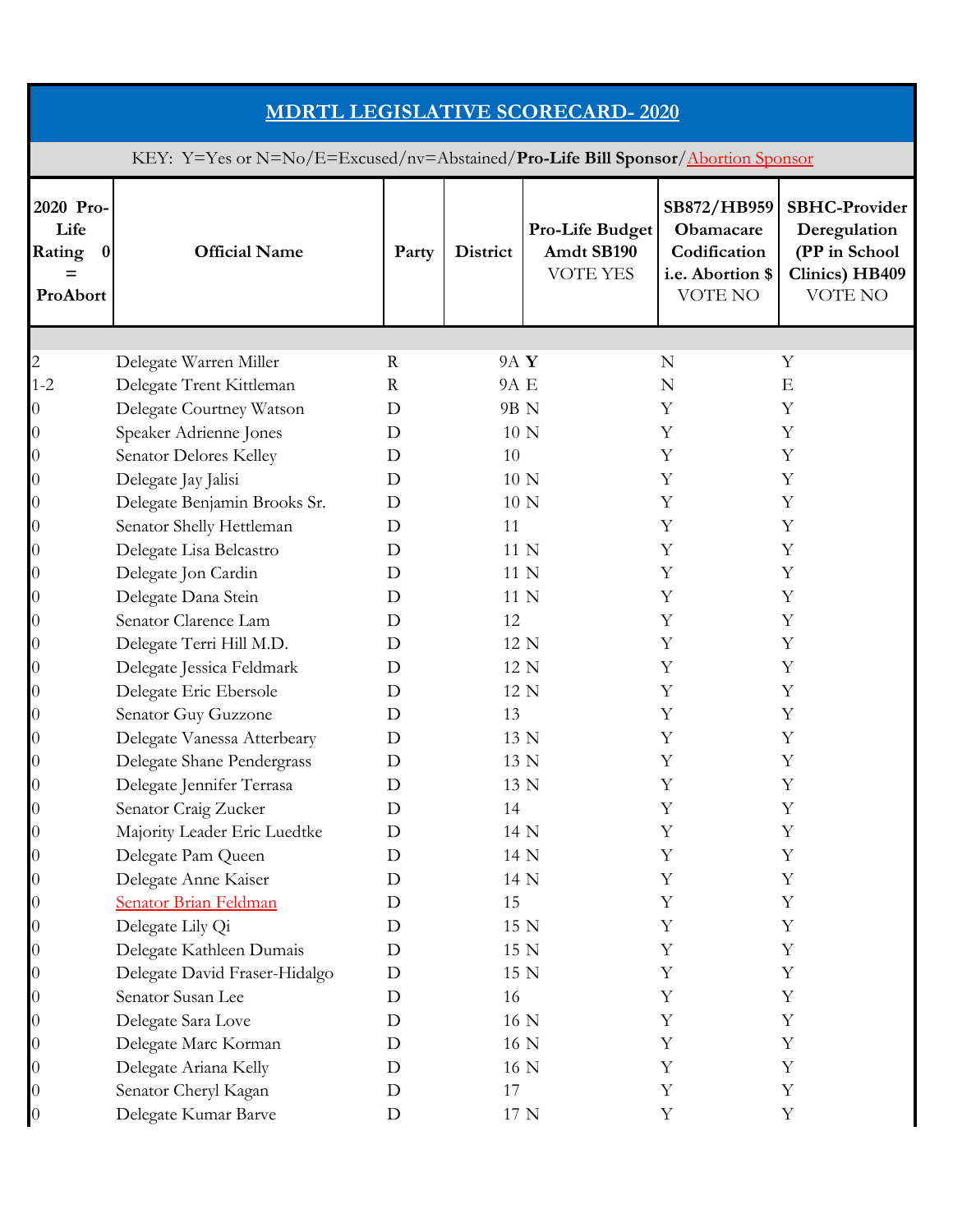| <b>MDRTL LEGISLATIVE SCORECARD-2020</b>                                          |                                    |             |          |                                                  |                                                                         |                                                                                    |  |  |
|----------------------------------------------------------------------------------|------------------------------------|-------------|----------|--------------------------------------------------|-------------------------------------------------------------------------|------------------------------------------------------------------------------------|--|--|
| KEY: Y=Yes or N=No/E=Excused/nv=Abstained/Pro-Life Bill Sponsor/Abortion Sponsor |                                    |             |          |                                                  |                                                                         |                                                                                    |  |  |
| 2020 Pro-<br>Life<br>Rating<br>$\bf{0}$<br>$=$<br>ProAbort                       | <b>Official Name</b>               | Party       | District | Pro-Life Budget<br>Amdt SB190<br><b>VOTE YES</b> | SB872/HB959<br>Obamacare<br>Codification<br>i.e. Abortion \$<br>VOTE NO | <b>SBHC-Provider</b><br>Deregulation<br>(PP in School<br>Clinics) HB409<br>VOTE NO |  |  |
|                                                                                  |                                    |             |          |                                                  |                                                                         |                                                                                    |  |  |
| 0                                                                                | Delegate Julie Palakovich Carr     | D           | 17 N     |                                                  | Y                                                                       | Y                                                                                  |  |  |
| 0                                                                                | Delegate Jim Gilchrist             | D           | 17 N     |                                                  | Y                                                                       | Y                                                                                  |  |  |
| 0                                                                                | Senator Jeff Waldstreicher         | D           | 18       |                                                  | Y                                                                       | Y                                                                                  |  |  |
| 0                                                                                | Delegate Jared Solomon             | D           | 18 N     |                                                  | Y                                                                       | Y                                                                                  |  |  |
| $0 - 2$                                                                          | Delegate Emily Shetty              | D           | 18 E     |                                                  | Υ                                                                       | Y                                                                                  |  |  |
| 0                                                                                | Delegate Al Carr Jr.               | D           | 18 N     |                                                  | Y                                                                       | Y                                                                                  |  |  |
| $\theta$                                                                         | Senator Ben Kramer                 | D           | 19       |                                                  | Y                                                                       | Y                                                                                  |  |  |
| $\theta$                                                                         | Delegate Vaughn Stewart III        | D           | 19 N     |                                                  | Y                                                                       | Y                                                                                  |  |  |
| $\theta$                                                                         | Delegate Charlotte Crutchfield     | D           | 19 N     |                                                  | Y                                                                       | Y                                                                                  |  |  |
| $\theta$                                                                         | Delegate Bonnie Cullison           | D           | 19 N     |                                                  | Y                                                                       | Y                                                                                  |  |  |
| 0                                                                                | Senator Will Smith Jr.             | D           | 20       |                                                  | Y                                                                       | Y                                                                                  |  |  |
| 0                                                                                | Delegate Lorig Charkoudian         | D           | 20 N     |                                                  | Y                                                                       | Y                                                                                  |  |  |
| 0                                                                                | Delegate Jheanelle Wilkins         | D           | 20 N     |                                                  | Y                                                                       | Y                                                                                  |  |  |
| $\theta$                                                                         | Delegate David Moon                | D           | 20 N     |                                                  | Υ                                                                       | Y                                                                                  |  |  |
| 0                                                                                | Senator Jim Rosapepe               | D           | 21       |                                                  | Υ                                                                       | Υ                                                                                  |  |  |
| 0                                                                                | Delegate Mary Lehman               | D           | 21 N     |                                                  | Y                                                                       | Υ                                                                                  |  |  |
| 0                                                                                | Delegate Joseline Pena-Melnyk      | D           | 21 N     |                                                  | Y                                                                       | Y                                                                                  |  |  |
| 0                                                                                | Delegate Ben Barnes                | D           | 21 N     |                                                  | Υ                                                                       | Υ                                                                                  |  |  |
| e/e                                                                              | Senator Paul Pinsky                | D           | 22       |                                                  | E                                                                       | E                                                                                  |  |  |
| O.                                                                               | Delegate Nicole Williams           | D           | 22 N     |                                                  | Υ                                                                       | Υ                                                                                  |  |  |
| $0 - 2$                                                                          | Delegate Anne Healey               | D           |          | $22$ nv                                          | Υ                                                                       | Υ                                                                                  |  |  |
| 0                                                                                | Delegate Alonzo Washington         | D           | 22 N     |                                                  | Y                                                                       | Y                                                                                  |  |  |
| 0                                                                                | Senator Doug Peters                | D           | 23       |                                                  | Υ                                                                       | Υ                                                                                  |  |  |
| $0 - 2$                                                                          | Delegate Geraldine Valentino-Smith | D           | 23A nv   |                                                  | Υ                                                                       | Y                                                                                  |  |  |
| 0                                                                                | Delegate Ron Watson                | D           | 23B N    |                                                  | Υ                                                                       | Y                                                                                  |  |  |
| $\theta$                                                                         | Delegate Marvin Holmes Jr.         | D           | 23B N    |                                                  | Υ                                                                       | Υ                                                                                  |  |  |
| $\boldsymbol{0}$                                                                 | Senator Joanne Benson              | D           | 24       |                                                  | Υ                                                                       | Y                                                                                  |  |  |
| $\theta$                                                                         | Delegate Jazz Lewis                | D           | 24 N     |                                                  | Y                                                                       | Y                                                                                  |  |  |
| $\theta$                                                                         | Delegate Erek Barron               | D           | 24 N     |                                                  | Υ                                                                       | Υ                                                                                  |  |  |
| $\theta$                                                                         | Delegate Andrea Harrison           | D           | 24 N     |                                                  | Υ                                                                       | Υ                                                                                  |  |  |
| $\theta$                                                                         | Senator Melony Griffith            | D           | 25       |                                                  | Υ                                                                       | Y                                                                                  |  |  |
| 0                                                                                | Delegate Nick Charles              | D           | 25 N     |                                                  | Y                                                                       | Y                                                                                  |  |  |
| $\boldsymbol{0}$                                                                 | Delegate Dereck Davis              | $\mathbf D$ | 25 N     |                                                  | Y                                                                       | $\mathbf Y$                                                                        |  |  |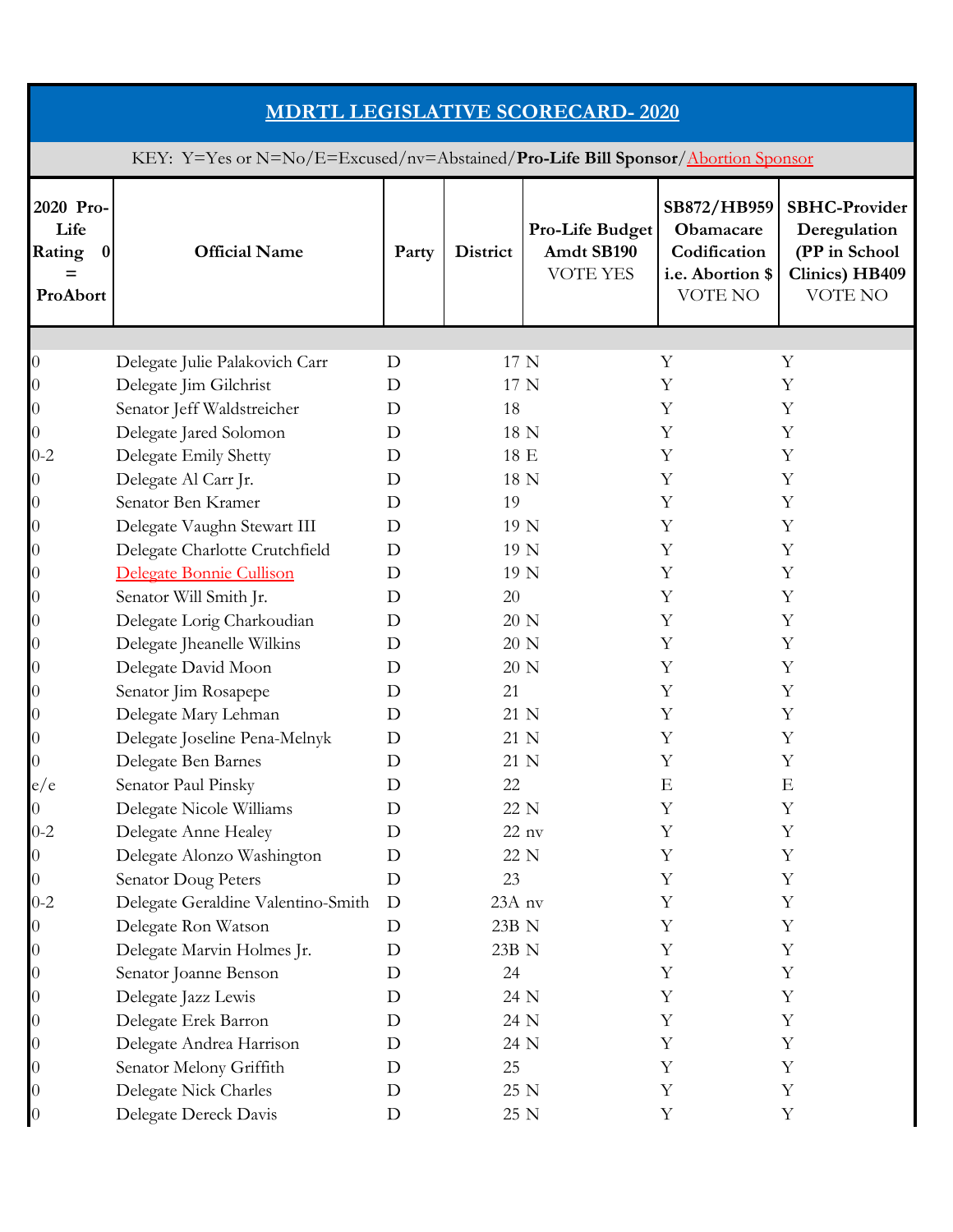| <b>MDRTL LEGISLATIVE SCORECARD-2020</b>                                          |                                 |              |                 |                                                  |                                                                         |                                                                                           |  |  |  |
|----------------------------------------------------------------------------------|---------------------------------|--------------|-----------------|--------------------------------------------------|-------------------------------------------------------------------------|-------------------------------------------------------------------------------------------|--|--|--|
| KEY: Y=Yes or N=No/E=Excused/nv=Abstained/Pro-Life Bill Sponsor/Abortion Sponsor |                                 |              |                 |                                                  |                                                                         |                                                                                           |  |  |  |
| 2020 Pro-<br>Life<br>Rating<br>$\bf{0}$<br>$=$<br>ProAbort                       | <b>Official Name</b>            | Party        | <b>District</b> | Pro-Life Budget<br>Amdt SB190<br><b>VOTE YES</b> | SB872/HB959<br>Obamacare<br>Codification<br>i.e. Abortion \$<br>VOTE NO | <b>SBHC-Provider</b><br>Deregulation<br>(PP in School<br>Clinics) HB409<br><b>VOTE NO</b> |  |  |  |
|                                                                                  |                                 |              |                 |                                                  |                                                                         |                                                                                           |  |  |  |
| $\theta$                                                                         | Delegate Darryl Barnes          | D            | 25 N            |                                                  | Y                                                                       | Υ                                                                                         |  |  |  |
| $\theta$                                                                         | Senator Obie Patterson          | D            | 26              |                                                  | Y                                                                       | Y                                                                                         |  |  |  |
| $\theta$                                                                         | Delegate Veronica Turner        | D            | 26 N            |                                                  | Y                                                                       | Y                                                                                         |  |  |  |
| $\theta$                                                                         | Delegate Kris Valderrama        | D            | 26 N            |                                                  | Y                                                                       | Y                                                                                         |  |  |  |
| 0                                                                                | Delegate Jay Walker             | D            | 26 N            |                                                  | Y                                                                       | Y                                                                                         |  |  |  |
| e/e                                                                              | Senator Mike Miller             | D            | 27              |                                                  | E                                                                       | E                                                                                         |  |  |  |
| $0 - 0$                                                                          | Delegate Susie Proctor          | D            | 27A E           |                                                  | nv                                                                      | E                                                                                         |  |  |  |
| $0 - 2$                                                                          | Delegate Michael Jackson        | D            | $27B$ nv        |                                                  | Y                                                                       | Υ                                                                                         |  |  |  |
| 1                                                                                | Delegate Mark Fisher            | $\mathbb{R}$ | 27C Y           |                                                  | Y                                                                       | Y                                                                                         |  |  |  |
| $\theta$                                                                         | Senator Arthur Ellis            | D            | 28              |                                                  | Y                                                                       | Y                                                                                         |  |  |  |
| $\boldsymbol{0}$                                                                 | Delegate Edith Patterson        | D            | 28 N            |                                                  | Y                                                                       | Υ                                                                                         |  |  |  |
| $\boldsymbol{0}$                                                                 | Delegate Debra Davis            | D            | 28 N            |                                                  | Y                                                                       | Y                                                                                         |  |  |  |
| 0                                                                                | Delegate C.T. Wilson            | D            | 28 E            |                                                  | Υ                                                                       | Y                                                                                         |  |  |  |
| $1 - 2$                                                                          | Senator Jack Bailey             | $\mathbf R$  | 29              |                                                  | N                                                                       | Y                                                                                         |  |  |  |
| 2                                                                                | Delegate Matt Morgan            | $\mathbb{R}$ | 29A Y           |                                                  | N                                                                       | Y                                                                                         |  |  |  |
| 0                                                                                | Delegate Brian Crosby           | D            | 29B N           |                                                  | Y                                                                       | Y                                                                                         |  |  |  |
| $1 - 3$                                                                          | Delegate Jerry Clark            | $\mathbf R$  | 29C Y           |                                                  | Y                                                                       | Y                                                                                         |  |  |  |
| $\overline{0}$                                                                   | Senator Sarah Elfreth           | D            | 30              |                                                  | Υ                                                                       | Υ                                                                                         |  |  |  |
| $\overline{0}$                                                                   | Delegate Shaneka Henson         | D            | 30A N           |                                                  | Υ                                                                       | Υ                                                                                         |  |  |  |
| $\boldsymbol{0}$                                                                 | Delegate Alice Cain             | D            | 30A E           |                                                  | Υ                                                                       | Υ                                                                                         |  |  |  |
| $0 - 2$                                                                          | Delegate Seth Howard            | $\mathbf R$  | $30B$ nv        |                                                  | Y                                                                       | Υ                                                                                         |  |  |  |
|                                                                                  | Senator Bryan Simonaire         | $\mathbf R$  | 31              |                                                  | N                                                                       | Y                                                                                         |  |  |  |
| $1 - 3$                                                                          | Delegate Ned Carey              | D            | 31A Y           |                                                  | Υ                                                                       | Υ                                                                                         |  |  |  |
|                                                                                  | Minority Leader Nicholaus Kipke | $\mathbf R$  | 31B Y           |                                                  | Υ                                                                       | Υ                                                                                         |  |  |  |
| $2 - 3$                                                                          | Delegate Brian Chisholm         | $\mathbf R$  | 31B Y           |                                                  | N                                                                       | Υ                                                                                         |  |  |  |
| 0                                                                                | Senator Pamela Beidle           | D            | 32              |                                                  | Y                                                                       | Υ                                                                                         |  |  |  |
| $\boldsymbol{0}$                                                                 | Delegate Sandy Bartlett         | D            | 32 N            |                                                  | Y                                                                       | Y                                                                                         |  |  |  |
| 0                                                                                | Delegate Mike Rogers            | D            | 32 N            |                                                  | Y                                                                       | Υ                                                                                         |  |  |  |
| $0 - 2$                                                                          | Delegate Mark Chang             | D            |                 | 32 nv                                            | Υ                                                                       | Υ                                                                                         |  |  |  |
| 0                                                                                | Senator Edward Reilly           | $\mathbf R$  | 33              |                                                  | Υ                                                                       | Y                                                                                         |  |  |  |
|                                                                                  | Delegate Sid Saab               | $\mathbf R$  | 33 Y            |                                                  | Y                                                                       | Y                                                                                         |  |  |  |
|                                                                                  | Delegate Michael Malone         | $\mathbf R$  | 33 Y            |                                                  | Y                                                                       | Y                                                                                         |  |  |  |
|                                                                                  |                                 |              |                 |                                                  | Y                                                                       | Y                                                                                         |  |  |  |
| $\boldsymbol{0}$                                                                 | Delegate Heather Bagnall        | D            | 33 N            |                                                  |                                                                         |                                                                                           |  |  |  |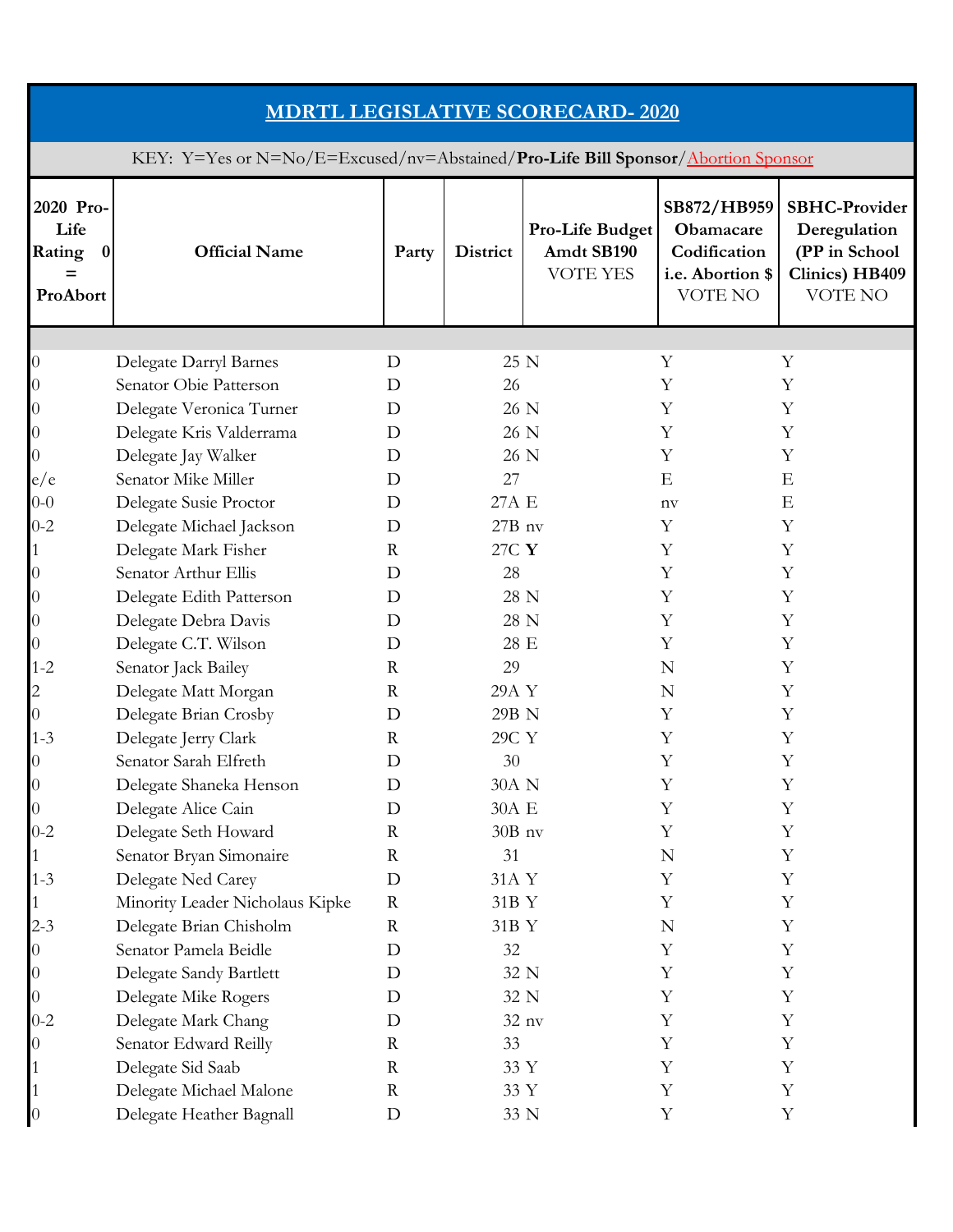| <b>MDRTL LEGISLATIVE SCORECARD-2020</b>                                          |                               |              |                 |                                                  |                                                                         |                                                                                    |  |  |  |
|----------------------------------------------------------------------------------|-------------------------------|--------------|-----------------|--------------------------------------------------|-------------------------------------------------------------------------|------------------------------------------------------------------------------------|--|--|--|
| KEY: Y=Yes or N=No/E=Excused/nv=Abstained/Pro-Life Bill Sponsor/Abortion Sponsor |                               |              |                 |                                                  |                                                                         |                                                                                    |  |  |  |
| 2020 Pro-<br>Life<br>Rating<br>$\boldsymbol{0}$<br>$=$<br>ProAbort               | <b>Official Name</b>          | Party        | <b>District</b> | Pro-Life Budget<br>Amdt SB190<br><b>VOTE YES</b> | SB872/HB959<br>Obamacare<br>Codification<br>i.e. Abortion \$<br>VOTE NO | <b>SBHC-Provider</b><br>Deregulation<br>(PP in School<br>Clinics) HB409<br>VOTE NO |  |  |  |
|                                                                                  |                               |              |                 |                                                  |                                                                         |                                                                                    |  |  |  |
| 1                                                                                | Senator Bob Cassilly          | $\mathbf R$  | 34              |                                                  | N                                                                       | Y                                                                                  |  |  |  |
| $\boldsymbol{0}$                                                                 | Delegate Steve Johnson        | D            | 34A N           |                                                  | Y                                                                       | Y                                                                                  |  |  |  |
| $0 - 2$                                                                          | Delegate Mary Ann Lisanti     | D            | 34A N           |                                                  | E                                                                       | Y                                                                                  |  |  |  |
| $\overline{c}$                                                                   | Delegate Susan McComas        | $\mathbb{R}$ | 34B Y           |                                                  | N                                                                       | Y                                                                                  |  |  |  |
| 1                                                                                | Senator Jason Gallion         | $\mathbf R$  | 35              |                                                  | N                                                                       | Y                                                                                  |  |  |  |
| $\overline{c}$                                                                   | Delegate Kevin Hornberger     | $\mathbf R$  | 35A Y           |                                                  | N                                                                       | Y                                                                                  |  |  |  |
| $\overline{c}$                                                                   | Delegate Teresa Reilly        | $\mathbb{R}$ | 35B Y           |                                                  | N                                                                       | Y                                                                                  |  |  |  |
| $\overline{c}$                                                                   | Delegate Mike Griffith        | $\mathbb{R}$ | 35B Y           |                                                  | N                                                                       | Y                                                                                  |  |  |  |
| 0                                                                                | Senator Steve Hershey Jr.     | $\mathbf R$  | 36              |                                                  | Y                                                                       | Y                                                                                  |  |  |  |
| $1 - 3$                                                                          | Delegate Steven Arentz        | $\mathbb{R}$ | 36 Y            |                                                  | Y                                                                       | Y                                                                                  |  |  |  |
| 2                                                                                | Delegate Jeff Ghrist          | $\mathbf R$  | 36 Y            |                                                  | N                                                                       | Y                                                                                  |  |  |  |
| $1 - 3$                                                                          | Delegate Jay Jacobs           | $\mathbf R$  | 36 Y            |                                                  | Y                                                                       | Y                                                                                  |  |  |  |
| 0                                                                                | Senator Addie Eckardt         | $\mathbf R$  | 37              |                                                  | Y                                                                       | Y                                                                                  |  |  |  |
| $\boldsymbol{0}$                                                                 | Delegate Sheree Sample-Hughes | D            | 37A N           |                                                  | Y                                                                       | Y                                                                                  |  |  |  |
| 1                                                                                | Delegate Johnny Mautz IV      | $\mathbf R$  | 37B Y           |                                                  | Y                                                                       | Y                                                                                  |  |  |  |
| $1 - 3$                                                                          | Delegate Christopher Adams    | $\mathbf R$  | 37B Y           |                                                  | Y                                                                       | Y                                                                                  |  |  |  |
| 1                                                                                | Senator Mary Beth Carozza     | $\mathbf R$  | 38              |                                                  | N                                                                       | Y                                                                                  |  |  |  |
| 2                                                                                | Delegate Charles Otto         | $\mathbf R$  | 38A Y           |                                                  | N                                                                       | Υ                                                                                  |  |  |  |
| $0 - 2$                                                                          | Delegate Carl Anderton Jr.    | $\mathbf R$  | 38B E           |                                                  | Y                                                                       | Y                                                                                  |  |  |  |
| $\overline{c}$                                                                   | Delegate Wayne Hartman        | R            | 38C Y           |                                                  | N                                                                       | Y                                                                                  |  |  |  |
| $\overline{0}$                                                                   | Senator Nancy King            | D            | 39              |                                                  | Y                                                                       | Y                                                                                  |  |  |  |
| $\boldsymbol{0}$                                                                 | Delegate Lesley Lopez         | D            | 39 N            |                                                  | Y                                                                       | $\mathbf Y$                                                                        |  |  |  |
| 0                                                                                | Delegate Kirill Reznik        | D            | 39 N            |                                                  | Y                                                                       | Y                                                                                  |  |  |  |
| $0 - 3$                                                                          | Delegate Gabriel Acevero      | D            | 39 N            |                                                  | Y                                                                       | $\mathbf Y$                                                                        |  |  |  |
| 0                                                                                | Senator Antonio Hayes         | D            | 40              |                                                  | Y                                                                       | $\mathbf Y$                                                                        |  |  |  |
| 0                                                                                | Delegate Nick Mosby           | D            | 40 N            |                                                  | Υ                                                                       | Y                                                                                  |  |  |  |
| $\boldsymbol{0}$                                                                 | Delegate Melissa Wells        | D            | 40 N            |                                                  | $\mathbf Y$                                                             | $\mathbf Y$                                                                        |  |  |  |
| 0                                                                                | Delegate Frank Conaway Jr     | D            | 40 N            |                                                  | Y                                                                       | $\mathbf Y$                                                                        |  |  |  |
| 0                                                                                | Senator Jill Carter           | D            | 41              |                                                  | Y                                                                       | $\mathbf Y$                                                                        |  |  |  |
| $\boldsymbol{0}$                                                                 | Delegate Tony Bridges         | D            | 41 N            |                                                  | Y                                                                       | $\mathbf Y$                                                                        |  |  |  |
| 0                                                                                | Delegate Samuel Rosenberg     | $\mathbf D$  | 41 N            |                                                  | Y                                                                       | Y                                                                                  |  |  |  |
| 0                                                                                | Delegate Dalya Attar          | D            | 41 N            |                                                  | Y                                                                       | $\mathbf Y$                                                                        |  |  |  |
| 0                                                                                | Senator Chris West            | R            | 42              |                                                  | Y                                                                       | Y                                                                                  |  |  |  |